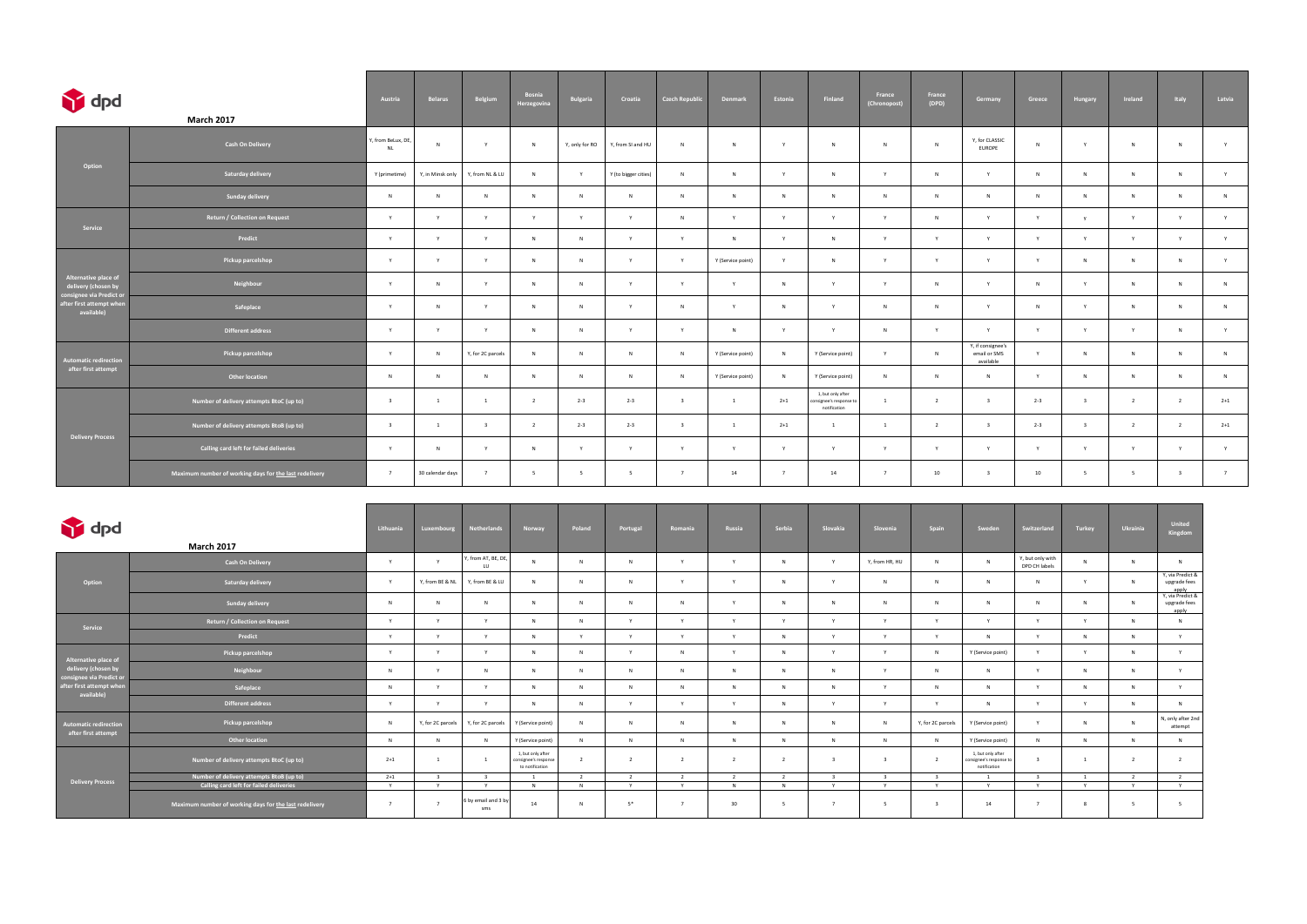| <b>M</b> dpd | List of good excluded - March 2017                                                                                                                                                                                                                                                                                                                                                              | Austria                   | <b>Belarus</b>            | Belgium                                                       | <b>Bosnia</b><br>Herzegovina | <b>Bulgaria</b>           | Croatia                   | <b>Czech Republio</b>                | <b>Denmark</b>            | Estonia                   | Finland                   | France<br>(Chronopost)    | France<br>(DPD)           | Germany                                                           | Greece                    | Hungary                   | Ireland                                                      | Italy                     |
|--------------|-------------------------------------------------------------------------------------------------------------------------------------------------------------------------------------------------------------------------------------------------------------------------------------------------------------------------------------------------------------------------------------------------|---------------------------|---------------------------|---------------------------------------------------------------|------------------------------|---------------------------|---------------------------|--------------------------------------|---------------------------|---------------------------|---------------------------|---------------------------|---------------------------|-------------------------------------------------------------------|---------------------------|---------------------------|--------------------------------------------------------------|---------------------------|
|              | i) Parcels that are not packed and labelled in accordance with Sections 5.1<br>and 5.2; bundled parcels in which two or more parcels are bundled together<br>and marked with only one parcel label; parcels that exceed the dimensions<br>eferred to in Section 5.1                                                                                                                             | Excluded /<br>Uitgesloten | Excluded /<br>Uitgesloten | Excluded /<br>Uitgesloten                                     | Excluded /<br>Uitgesloten    | Excluded /<br>Uitgesloten | Excluded /<br>Uitgesloten | Excluded /<br>Uitgesloten            | Excluded /<br>Uitgesloten | Excluded /<br>Uitgesloten | Excluded /<br>Uitgesloten | Allowed /<br>toegestaan   | Excluded /<br>Uitgesloten | Excluded /<br>Uitgesloten                                         | Excluded /<br>Uitgesloten | Excluded /<br>Uitgesloten | Excluded /<br>Uitgesloten                                    | Excluded /<br>Uitgesloten |
|              | ii) Dangerous goods, hazardous goods and flammable goods, including but<br>not limited to: dangerous or hazardous wastes, medical wastes, hypodermic<br>1eedles and syringes, (replica) firearms, (replica) weapons, ammunitions<br>explosives, fireworks, chemicals, acidic, corrosive or irritant substances                                                                                  | Excluded /<br>Uitgesloten | Excluded /<br>Uitgesloten | Excluded, except<br>LQ and EQ<br>litgesloten, muv<br>LQ en EQ | Excluded /<br>Uitgesloten    | Excluded /<br>Uitgesloten | Excluded /<br>Uitgesloten | Excluded /<br>Uitgesloten            | Excluded /<br>Uitgesloten | Excluded /<br>Uitgesloten | Excluded /<br>Uitgesloten | Excluded /<br>Uitgesloten | Excluded /<br>Uitgesloten | Excluded, unless<br>agreed /<br>itgesloten, ten:<br>vereengekomen | Excluded /<br>Uitgesloten | Excluded /<br>Uitgesloten | Allowed /<br>Toegestaan                                      | Excluded /<br>Uitgesloten |
|              | ii) Batteries                                                                                                                                                                                                                                                                                                                                                                                   | Allowed /<br>toegestaan   | Allowed /<br>toegestaan   | xcluded, except<br>.Q / Uitgesloter<br>$m.u.v.$ LQ            | Excluded /<br>Uitgesloten    | Allowed /<br>toegestaan   | Allowed /<br>toegestaan   | Allowed /<br>toegestaan              | Allowed /<br>toegestaan   | Allowed /<br>toegestaan   | Allowed /<br>toegestaan   | Excluded /<br>Uitgesloten | Excluded /<br>Uitgesloten | Allowed /<br>toegestaan                                           | Allowed /<br>toegestaan   | Allowed /<br>toegestaan   | Excluded, except<br>ithium batteries<br>for mobile<br>phones | Excluded /<br>Uitgesloten |
|              | iv) Tobacco products                                                                                                                                                                                                                                                                                                                                                                            | Allowed /<br>toegestaan   | Excluded /<br>Uitgesloten | Excluded /<br>Uitgesloten                                     | Allowed /<br>toegestaan      | Excluded /<br>Uitgesloten | Allowed /<br>toegestaan   | Excluded /<br>Uitgesloten            | Excluded /<br>Uitgesloten | Excluded /<br>Uitgesloten | Excluded /<br>Uitgesloten | Allowed /<br>toegestaan   | Excluded /<br>Uitgesloten | Allowed /<br>toegestaan                                           | Allowed /<br>toegestaan   | Excluded /<br>Uitgesloten | Allowed /<br>toegestaan                                      | Excluded /<br>Uitgesloten |
|              | v) Works of art, jewelry (including watches), precious metals (including golo<br>or silver items), precious stones, real pearls, glass or any articles (or part of<br>hem) that are made up of glass, porcelain, earthenware or other similar<br>materials, antiqs, carpets, furs or any other valuables                                                                                        | Excluded /<br>Uitgesloten | Excluded /<br>Uitgesloten | Excluded, if its<br>value is above<br>520€                    | Excluded /<br>Uitgesloten    | Excluded /<br>Uitgesloten | Excluded /<br>Uitgesloten | Excluded, if value<br>is above 520 € | Excluded /<br>Uitgesloten | Excluded /<br>Uitgesloten | Excluded /<br>Uitgesloten | Excluded /<br>Uitgesloten | Excluded /<br>Uitgesloten | Excluded, if its<br>alue is above 520                             | Excluded /<br>Uitgesloten | Excluded /<br>Uitgesloten | Allowed /<br>toegestaan                                      | Excluded /<br>Uitgesloten |
|              | vi) Cash, coins, collectable coins and stamps                                                                                                                                                                                                                                                                                                                                                   | Excluded /<br>Uitgesloten | Excluded /<br>Uitgesloten | Excluded /<br>Uitgesloten                                     | Excluded /<br>Uitgesloten    | Excluded /<br>Uitgesloten | Excluded /<br>Uitgesloten | Excluded, if value<br>is above 520 € | Excluded /<br>Uitgesloten | Excluded /<br>Uitgesloten | Excluded /<br>Uitgesloten | Excluded /<br>Uitgesloten | Excluded /<br>Uitgesloten | Excluded /<br>Uitgesloten                                         | Excluded /<br>Uitgesloten | Excluded /<br>Uitgesloten | Allowed /<br>toegestaan                                      | Excluded /<br>Uitgesloten |
|              | <i>i</i> ii) Documents which can be exchanged for cash or goods (for example<br>heques, vouchers with a face value, credit notes, bonds, printed shares,<br>urrency paper money and negotiable instruments equivalent to cash:<br>dmission tickets and gambling tickets)                                                                                                                        | Excluded /<br>Uitgesloten | Excluded /<br>Uitgesloten | Excluded /<br>Uitgesloten                                     | Excluded /<br>Uitgesloten    | Excluded /<br>Uitgesloten | Excluded /<br>Uitgesloten | Excluded, if value<br>is above 520 € | Excluded /<br>Uitgesloten | Excluded /<br>Uitgesloten | Excluded /<br>Uitgesloten | Excluded /<br>Uitgesloten | Excluded /<br>Uitgesloten | Excluded /<br>Uitgesloten                                         | Excluded /<br>Uitgesloten | Excluded /<br>Uitgesloten | Allowed /<br>toegestaan                                      | Excluded /<br>Uitgesloten |
|              | iii) Alcohol including wines, beers and spirits                                                                                                                                                                                                                                                                                                                                                 | Allowed /<br>toegestaan   | Allowed /<br>toegestaan   | Allowed, but<br>should be<br>correctly packed                 | Allowed /<br>toegestaan      | Allowed /<br>toegestaan   | Allowed /<br>toegestaan   | Excluded /<br>Uitgesloten            | Allowed /<br>toegestaan   | Excluded /<br>Uitgesloten | Excluded /<br>Uitgesloten | Allowed /<br>toegestaan   | Allowed /<br>toegestaan   | Allowed /<br>toegestaan                                           | Allowed /<br>toegestaan   | Allowed /<br>toegestaan   | Allowed /<br>toegestaan                                      | Allowed /<br>toegestaan   |
|              | ix) Liquids of any kind and ice                                                                                                                                                                                                                                                                                                                                                                 | Allowed /<br>toegestaan   | Allowed /<br>toegestaan   | <b>Excluded except</b><br>LQ                                  | Allowed /<br>toegestaan      | Excluded /<br>Uitgesloten | Allowed /<br>toegestaan   | Allowed /<br>toegestaan              | Allowed /<br>toegestaan   | Allowed /<br>toegestaan   | Allowed /<br>toegestaan   | Allowed /<br>toegestaan   | Allowed /<br>toegestaan   | Allowed /<br>toegestaan                                           | Excluded /<br>Uitgesloten | Allowed /<br>toegestaan   | Allowed /<br>toegestaan                                      | Excluded /<br>Uitgesloten |
|              | (x) Televisions or monitors with screens larger than 37 cm                                                                                                                                                                                                                                                                                                                                      | (depends on<br>girth)     | Allowed /<br>toegestaan   | Allowed /<br>toegestaan                                       | Excluded /<br>Uitgesloten    | Allowed /<br>toegestaan   | Allowed /<br>toegestaan   | Allowed /<br>toegestaan              | Allowed /<br>toegestaan   | Allowed /<br>toegestaan   | Allowed /<br>toegestaan   | Allowed /<br>toegestaan   | Allowed /<br>toegestaan   | Allowed /<br>toegestaan                                           | Allowed /<br>toegestaan   | Allowed /<br>toegestaan   | Allowed /<br>toegestaan                                      | Allowed /<br>toegestaan   |
|              | 'xi) Body parts or human remains, living or dead animals, fish or birds, or any<br>ving organism of any type (including seeds, trees and plants) and frozen or<br>erishable food                                                                                                                                                                                                                | Excluded /<br>Uitgesloten | Excluded /<br>Uitgesloten | Excluded /<br>Uitgesloten                                     | Allowed /<br>toegestaan      | Excluded /<br>Uitgesloten | Excluded /<br>Uitgesloten | Excluded /<br>Uitgesloten            | Excluded /<br>Uitgesloten | Excluded /<br>Uitgesloten | Excluded /<br>Uitgesloten | Excluded /<br>Uitgesloten | Excluded /<br>Uitgesloten | Excluded /<br>Uitgesloten                                         | Excluded /<br>Uitgesloten | Excluded /<br>Uitgesloten | Allowed /<br>toegestaan                                      | Excluded /<br>Uitgesloten |
|              | xii) Any goods prohibited by the law or regulation of any government or<br>$\mathop{\mathsf{sublic}}$ or local authority of any country where the goods are carried                                                                                                                                                                                                                             | Excluded /<br>Uitgesloten | Excluded /<br>Uitgesloten | Excluded /<br>Uitgesloten                                     | Allowed /<br>toegestaan      | Excluded /<br>Uitgesloten | Excluded /<br>Uitgesloten | Excluded /<br>Uitgesloten            | Excluded /<br>Uitgesloten | Excluded /<br>Uitgesloten | Excluded /<br>Uitgesloten | Excluded /<br>Uitgesloten | Excluded /<br>Uitgesloten | Excluded /<br>Uitgesloten                                         | Excluded /<br>Uitgesloten | Excluded /<br>Uitgesloten | Excluded /<br>Uitgesloten                                    | Excluded /<br>Uitgesloten |
|              | xiii) Any goods which require temperature controlled transport                                                                                                                                                                                                                                                                                                                                  | Excluded /<br>Uitgesloten | Excluded /<br>Uitgesloten | Excluded /<br>Uitgesloten                                     | Allowed /<br>toegestaan      | Excluded /<br>Uitgesloten | Allowed /<br>toegestaan   | Excluded /<br>Uitgesloten            | Excluded /<br>Uitgesloten | Excluded /<br>Uitgesloten | Excluded /<br>Uitgesloten | Allowed /<br>toegestaan   | Excluded /<br>Uitgesloten | Excluded /<br>Uitgesloten                                         | Excluded /<br>Uitgesloten | Excluded /<br>Uitgesloten | Allowed /<br>toegestaan                                      | Excluded /<br>Uitgesloten |
|              | [xiv] Parcels and goods the transportation of which is subject to the obtainin<br>of a license by the Service Provider or any DPD Network Member and/or<br>which do not meet the requirements of the international conventions or the<br>statutory regulations of the respective country of expedition, dispatch,<br>transit or destination or which require special permits (import or export) | Excluded /<br>Uitgesloten | Excluded /<br>Uitgesloten | Excluded /<br>Uitgesloten                                     | Excluded /<br>Uitgesloten    | Excluded /<br>Uitgesloten | Excluded /<br>Uitgesloten | Excluded /<br>Uitgesloten            | Excluded /<br>Uitgesloten | Excluded /<br>Uitgesloten | Excluded /<br>Uitgesloten | Excluded /<br>Uitgesloten | Excluded /<br>Uitgesloten | Excluded /<br>Uitgesloten                                         | Excluded /<br>Uitgesloten | Excluded /<br>Uitgesloten | Allowed /<br>toegestaan                                      | Excluded /<br>Uitgesloten |
|              | (xv) Parcels that require a declaration of value or the declaration of special<br>nterest in delivery.                                                                                                                                                                                                                                                                                          | Excluded /<br>Uitgesloten | Excluded /<br>Uitgesloten | Excluded /<br>Uitgesloten                                     | Excluded /<br>Uitgesloten    | Excluded /<br>Uitgesloten | Allowed /<br>toegestaan   | Excluded /<br>Uitgesloten            | Excluded /<br>Uitgesloten | Excluded /<br>Uitgesloten | Excluded /<br>Uitgesloten | Excluded /<br>Uitgesloten | Excluded /<br>Uitgesloten | Allowed /<br>toegestaan                                           | Excluded /<br>Uitgesloten | Excluded /<br>Uitgesloten | Allowed /<br>toegestaan                                      | Excluded /<br>Uitgesloten |
|              | [xvi] Tenders, pre-qualification dossiers in the context of allocation of<br>contract and copies of examination papers                                                                                                                                                                                                                                                                          | Allowed /<br>toegestaan   | Allowed /<br>toegestaan   | Excluded /<br>Uitgesloten                                     | Allowed /<br>toegestaan      | Allowed /<br>toegestaan   | Allowed /<br>toegestaan   | Allowed /<br>toegestaan              | Allowed /<br>toegestaan   | Allowed /<br>toegestaan   | Allowed /<br>toegestaan   | Excluded /<br>Uitgesloten | Excluded /<br>Uitgesloten | Allowed /<br>toegestaan                                           | Allowed /<br>toegestaan   | Allowed /<br>toegestaan   | Allowed /<br>toegestaan                                      | Allowed /<br>toegestaan   |
|              | xvii) Parcel of a value higher than                                                                                                                                                                                                                                                                                                                                                             | 15.000€                   | 16.660€                   | 13.000€                                                       | 13.000€                      | 1.500€                    | 13.000€                   | 13.000€                              | 13.000€                   | 13.000€                   | 13.000€                   | 13.000€                   | 13.000€                   | 13.000€                                                           | 5.000€                    | 13.000€                   | 13.000€                                                      | 100.000€                  |

LQ means the limited quantity as defined in the ADR (The European Agreement

concerning the International Carriage of Dangerous Goods by Road)